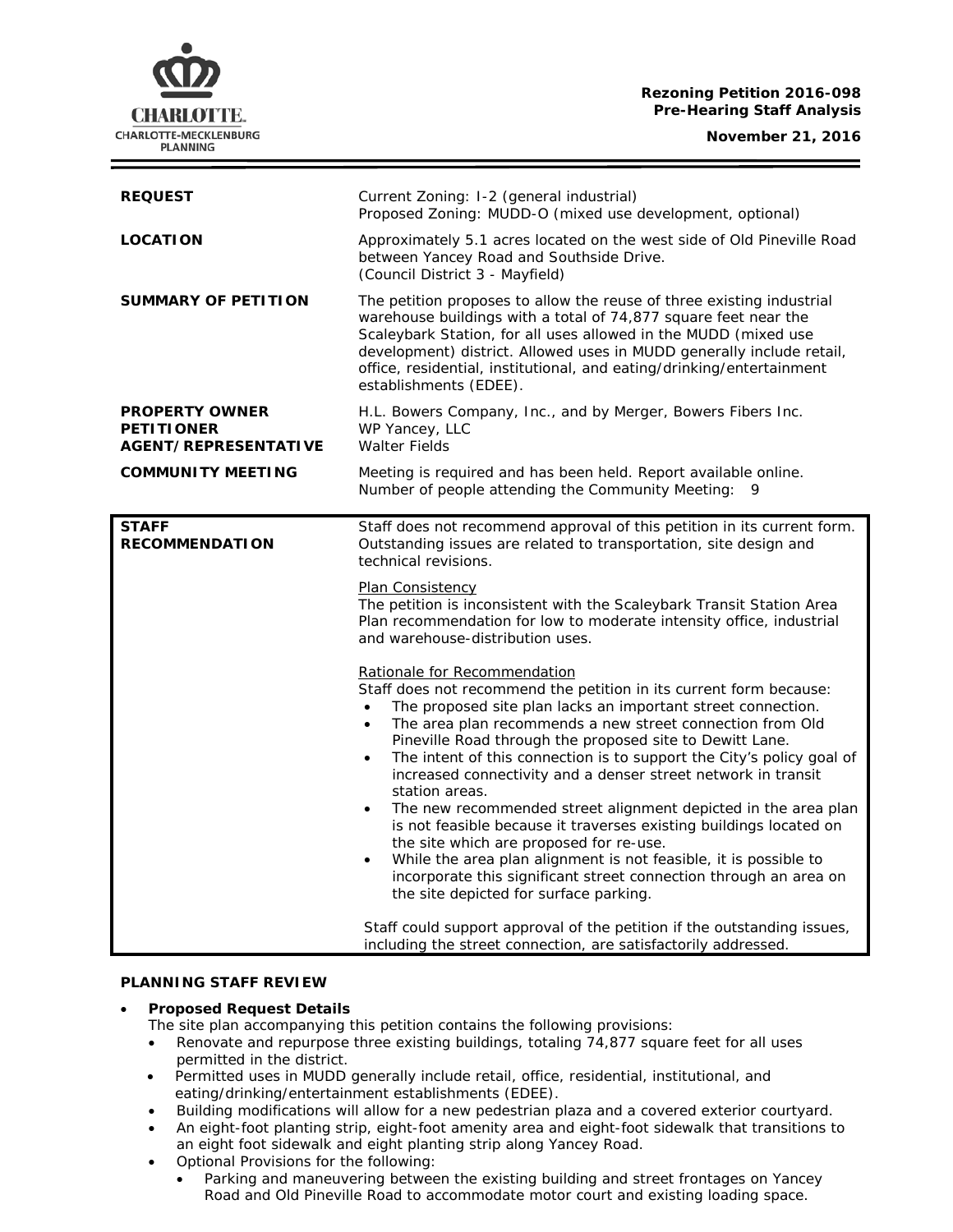• Minor modifications of the proposed streetscape along Yancey Road that may need to be modified once plans are fully developed. Sidewalk deviation will accommodate the existing buildings and possible plaza areas. The adopted area plan calls for an eight-foot planting strip, eight-foot sidewalk, and eight-foot amenity zone for an overall setback of 24 feet from the back of curb.

## • **Existing Zoning and Land Use**

- The subject property is currently zoned I-2 (general industrial) and developed with existing warehouse buildings.
- There have been serval rezonings in the area to support a brewery and future eating/drinking/entertainment establishments (EDEE) including Olde Mecklenburg Brewery, zoned I-2 (TS-O) (general industrial, transit supportive overlay, optional) and an existing warehouse building, zoned MUDD-O (mixed use development, optional) at the intersection of Yancey Road and Southside Drive.
- The surrounding properties are zoned I-2 (general industrial) and developed with various manufacturing and industrial/warehouse/office buildings.
- See "Rezoning Map" for existing zoning in the area.

# • **Rezoning History in Area**

- Rezoning petition 2016-011 rezoned approximately 1.18 acres located on the southeast corner at the intersection of Yancey Road and Southside Drive from I-2 (general industrial) to MUDD-O (mixed use development, optional) in order to allow the reuse of an existing 17,455-square foot industrial warehouse building for all uses allowed in the MUDD (mixed use development) zoning district.
- Rezoning petition 2016-102 rezoned approximately 9.52 acres located on the east side of South Tryon Street between Yancey Road and East Peterson Drive from I-2 (general industrial) to I-2 (TS-O) (general industrial, transit supportive, optional) to allow the expansion of the existing uses associated with Olde Mecklenburg Brewery.

## • **Public Plans and Policies**

- The *Scaleybark Transit Station Area Plan* (2008) recommends the continuation of low to moderate intensity office, industrial, and warehouse-distribution uses.
- The cross section recommended for Yancey Road proposes a 24-foot setback with an eight-foot planting strip, eight-foot amenity zone, and eight-foot sidewalk.
- The plan recommends a new street connection from Old Pineville Road through the proposed site to Dewitt Lane.

## • **TRANSPORTATION CONSIDERATIONS**

- The *Scaleybark Transit Station Area Plan's* stated transportation goal is to provide new street network connections and improve the pedestrian and bicycle environment. Additional street connections are needed to support high density development desired in the transit station area, to provide additional travel routes for vehicular congestion relief, and block spacing better suited for pedestrian-friendly walking routes.
- The area plan recommends a public street connecting through this site. Since the petition proposes reuse of existing buildings, it is not possible to implement this specific area plan recommendation. It does appear possible to break the block into two smaller blocks by incorporating a street connection through the area depicted for surface parking. This would support the City's policy goal for block sizes in a transit station area.
- See Outstanding Issues, Notes 3 and 4.
- **Vehicle Trip Generation:**

Current Zoning:

Existing Use: 400 trips per day (based on 112,317 square feet of warehouse uses). Entitlement: 3,300 trips per day (based on 25,000 square feet of retail uses and 30,000 square feet of office uses with 19,000 square feet unused due to lack of required parking). Proposed Zoning: 5,630 trips per day (based on 74,877 of retail uses).

# **DEPARTMENT COMMENTS** (see full department reports online)

- **Charlotte Area Transit System:** No issues.
- **Charlotte Department of Neighborhood & Business Services:** No issues.
- **Charlotte Fire Department:** No comments received.
- **Charlotte-Mecklenburg Schools:** Non-residential petitions do not impact the number of students attending local schools.
- **Charlotte-Mecklenburg Storm Water Services:** No issues.